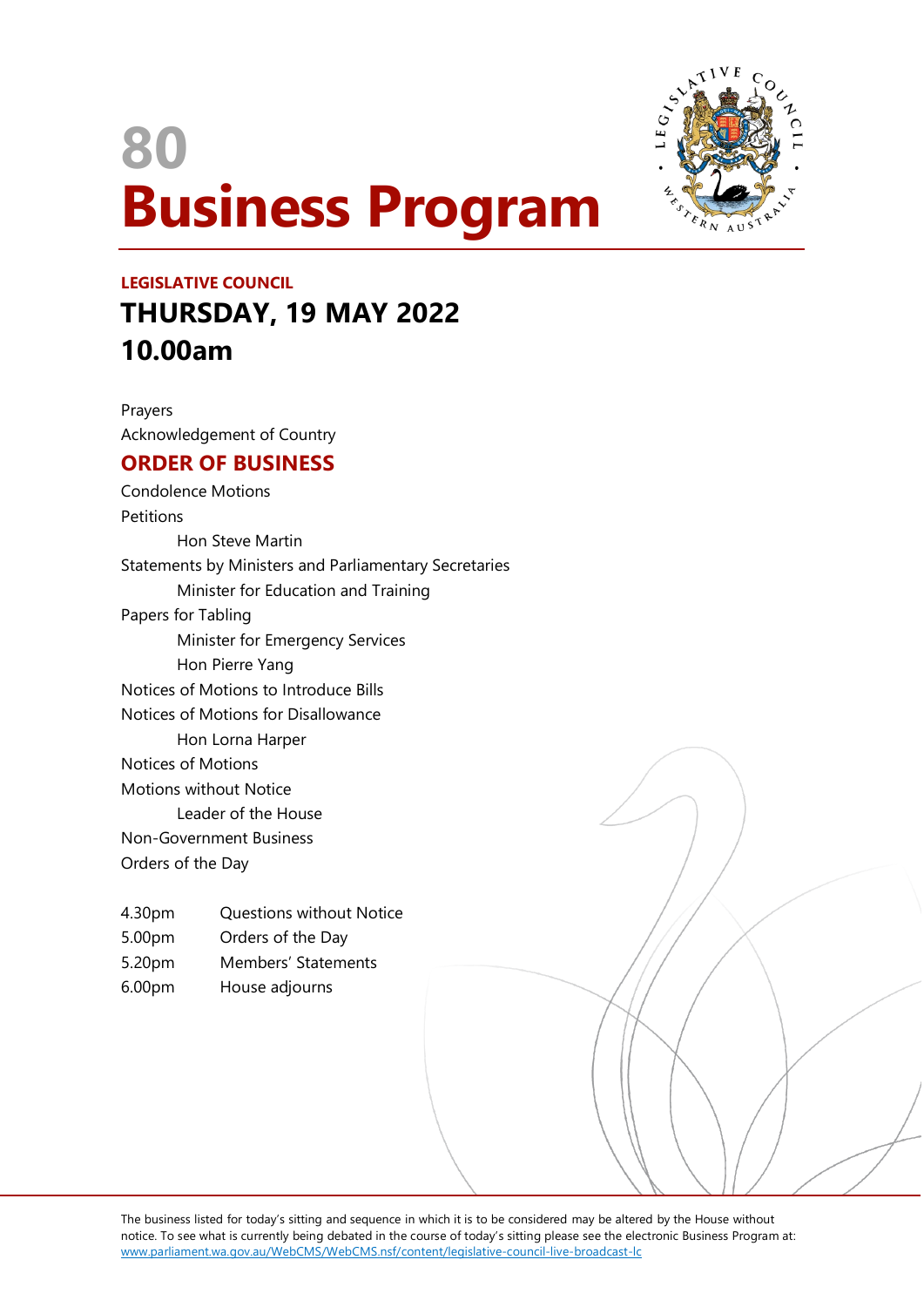#### **NON-GOVERNMENT BUSINESS**

#### **1. National Volunteer Week**

Hon Colin de Grussa to move —

That this House —

(a) notes that this week is National Volunteer Week; and

 $\overline{a}$ 

 $\overline{a}$ 

 $\overline{a}$ 

 $\overline{a}$ 

(b) acknowledges and thanks volunteers for the contribution they make in our communities.

#### **ORDERS OF THE DAY**

#### **1. City of Vincent Local Government Property Local Law 2021 — Disallowance**

Moved (SO 67(3)) 24 March 2022 on the motion of Hon Lorna Harper (Days remaining 8 after today (Indicative date — 17 August 2022))

That, pursuant to recommendation of the Joint Standing Committee on Delegated Legislation, the *City of Vincent Local Government Property Local Law 2021* published in the *Gazette* on 30 November 2021 and tabled in the Legislative Council on 7 December 2021 under the *Local Government Act 1995*, be and is hereby disallowed. (Tabled Paper 960).

**2. Estimates of Revenue and Expenditure — Consolidated Account Estimates 2022–2023** *(Notice given 12 May 2022) Minister for Emergency Services representing the Treasurer*

Debate adjourned Hon Colin de Grussa (18 May 2022) on the motion of the Minister for Emergency Services representing the Treasurer as follows —

That pursuant to Standing Order No. 69(1) the Legislative Council take note of Tabled Paper No. 1270A-D (2022–2023 Budget Statements), laid upon the Table of the House on 12 May 2022.

(Days remaining 7 after today – SO 69(2))

**14. [Duties Amendment Bill 2022](https://www.parliament.wa.gov.au/parliament/bills.nsf/BillProgressPopup?openForm&ParentUNID=12EC7C258C6613094825881B002EC0DD)** *[LA 67–1] Minister for Emergency Services representing the Minister for Finance*

Second reading adjourned (Thursday, 12 May 2022).

**13. [Planning and Development Amendment Bill 2022](https://www.parliament.wa.gov.au/parliament/bills.nsf/BillProgressPopup?openForm&ParentUNID=E7CAF4F76C9871814825883E000EB8F9)** *[LA 69–1] Leader of the House representing the Minister for Planning*

Second reading adjourned (Thursday, 12 May 2022).

**4. [Transfer of Land Amendment Bill 2021](https://www.parliament.wa.gov.au/parliament/bills.nsf/BillProgressPopup?openForm&ParentUNID=36820FFFEBF0647F482586E1000AD9C0)** *[LA 16–1] Leader of the House representing the Minister for Lands*

Second reading continuation of remarks in reply Leader of the House 58 minutes (Wednesday, 18 May 2022).

**10. [Railway \(METRONET\) Amendment Bill 2022](https://www.parliament.wa.gov.au/parliament/bills.nsf/BillProgressPopup?openForm&ParentUNID=76EC53B6A594256F482587F1001CD5B9)** *[LA 63–1] Leader of the House representing the Minister for Transport*

Second reading adjourned (Thursday, 24 March 2022).